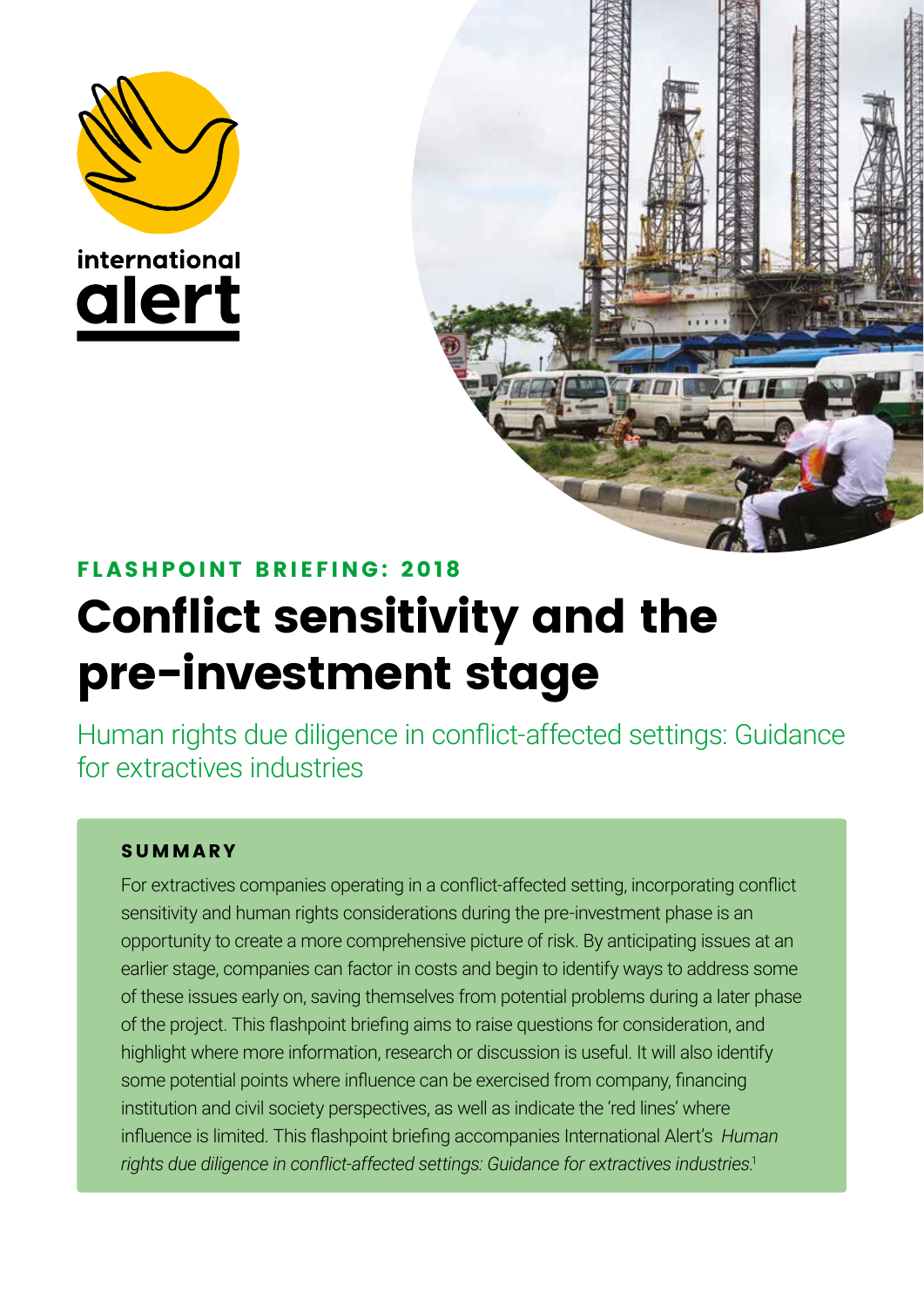# **Issue**

For extractives companies, pre-investment activities can be characterised by commercial negotiations to attain contracts and licences, agree terms and conditions, and discuss expectations and responsibilities in business relationships. Factoring in conflict issues at this stage can help create a more comprehensive picture of risk, anticipate issues that the company is likely to encounter or inherit, and ensure projects, budgets and timelines account for this.<sup>2</sup> This makes business sense: as risks have a bearing on other contractual considerations, it is best if they are considered alongside commercial aspects, and accounted for in commercial agreements.<sup>3</sup>

For civil society, it is not very clear what actually happens during the pre-investment stage, what conversations this encompasses, how negotiations take place, who is heading them, etc. Therefore, there is a need to further unpack this issue to enable practitioners and advocacy organisations to better target their efforts when advocating for responsible investment, particularly in conflict-affected settings.

Yet practical challenges mean conflict risks likely may not receive adequate consideration in pre-investment activities. Firstly, there are commercial sensitivities. Within companies, information is handled on a confidential basis and, from an external perspective, it is hard to fully understand the process, access information, and identify who participates in negotiations on behalf of the company – or indeed, the government.<sup>4</sup>

Secondly, conflict risks may not be immediately apparent: as indicated in this guidance, CAS can include a much wider range of contexts than originally assumed – such as those with high levels of criminal violence, or those with localised pockets of violence. This points to the reality that, depending on how the conflict context, and political, economic and social events change the scenario after an initial investment, local levels of violence can escalate once the investment is made.

For the purposes of the paper, the term 'company' refers to the organisation undertaking extractives development, and 'financing institution' refers to the organisation (public or private) providing the finance for the extractives development. It is not within the scope of this paper to explore whether there are different implications depending on the type of investment (equity vs. debt) and lenders (public vs. private).

### Increasing attention to responsible investment

There is increasing sensitivity of lenders and investors to social and conflict risks in relation to the decisionmaking processes.<sup>5</sup> To this end, there are several notable initiatives and efforts to promote responsible investment practices, detailed below in chronological order of development.

- Founded in 2005, the Principles for Responsible Investment (PRI) is a UN initiative that brings together an international network of investors to understand the implications of sustainability for investments, and supports signatories to incorporate these issues into their investment decision-making and ownership practices.
- Former Special Representative on Business and Human Rights, John Ruggie, developed the *Principles for responsible contracts: Integrating the management of human rights risks into state-investor contract negotiations* as an addendum to the UNGPs*.* It is a product of four years of consultations and research during his mandate, whereby he identified international investments as a key instrument affecting business' human rights impacts, and provides recommendations on how to integrate human rights into the process.
- Launched in 2016, The Dutch Banking Sector Agreement is a multi-stakeholder initiative that commits Dutch banks to actively combatting and preventing potential human rights abuses carried out by clients. By taking a collaborative approach on complex issues, the agreement makes it possible for banks to do more to ensure respect for human rights in investment and financing matters, for example, with regard to working conditions, freedom of association in trade unions, child labour and landuse rights.

# Business case

Given that in CAS risks can include project delays and disruptions, higher financing and insurance costs, and allegations of complicity in human rights abuses, it is in the company's interest to more fully consider and integrate conflict risks into investment decisions. This gives a more in-depth and holistic picture of 'risk versus reward' when it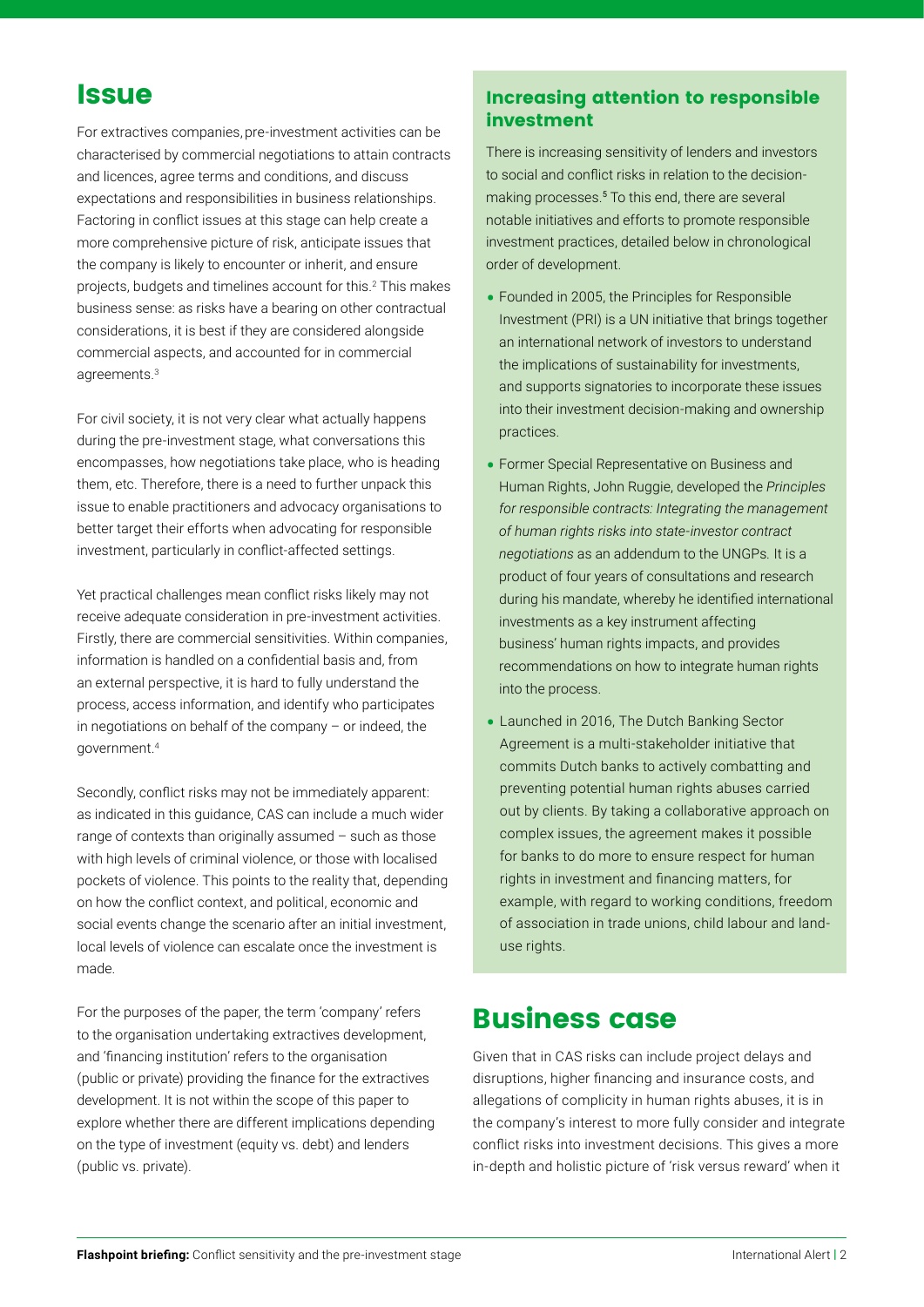comes to investment decisions. Ultimately, due diligence allows companies to avoid unnecessary costs, work towards co-responsibility of all actors and ensure longterm success.<sup>6</sup>

Stating to the business partner the company's commitment to human rights (or in certain contexts where this is too sensitive, commitment to health and safety, workers' rights, etc.), as well as raising issues and concerns, is a way to engage in a dialogue on what actions need to take place to proceed and, where possible, incorporate these into contract agreements. It also provides an opportunity to factor in the costs of conflict as well as include more realistic timelines for community consultations, including free, prior and informed consent where applicable. There are interesting developments in this regard coming from financial institutions and insurers, who have translated social risk and company–community conflict costs into financial risk.<sup>7</sup> For example, the Superintendency of Banks, Insurance and Private Pensions Funds in Peru has regulated due diligence in the financial sector as a response to the costs of social conflict. The due diligence requires clients of financing institutions to consider conducting a conflict analysis and social baselines, and mechanisms for community engagement and conflict resolution, amongst other measures.<sup>8</sup>

Introducing these considerations at pre-investment can also create more leverage and control over how issues are addressed, as once the decision is made, from the company's perspective, its influence will decrease.

# Standard assumptions and responses

#### *'As a company, we have limited leverage with the government.'*

While engaging with governments from CAS can be a challenging task, they also have particular interests in attracting foreign direct investment and demonstrating market credibility, therefore there is opportunity in this moment to discuss, agree and document the parameters and expectations. Indeed, the reality is that the need for foreign direct investment in CAS creates a risk that governments prioritise short-term economic needs over long-term sustainable development – without the capacity to sufficiently legislate, regulate and monitor industry operations. This creates an even greater need for responsible companies to fully consider risks and engage in

### The costs of getting it wrong: Inadequate due diligence in the Sudan

An oil consortium was investigated by the International Prosecution Chamber in Stockholm for the role it played in the Sudanese conflict 1997–2003 and possible complicity in war crimes. A report by the European Coalition on Oil in Sudan claimed that the consortium "should have been aware of the abuses committed by the armed groups that partly provided for their security needs. However, they continued to work with the [Sudanese] government, its agencies and its army."<sup>9</sup>

Another oil company has faced a class action lawsuit in the US courts under alien tort law on the allegation of complicity with the Sudanese government on human rights abuses in its area of operation. The lawsuit and subsequent appeals were ultimately rejected, but the company divested its assets under mounting public pressure, stating the political risk was too great.<sup>10</sup>

conversations with government about expectations related to the conditions for investment. Using materials such as the Principles for Responsible Contracts provides clarity and practical guidelines for both government and companies in the process of investing.

#### *'Raising conflict issues will slow or derail our commercial negotiations.'*

In consultations with business representatives, Alert found no evidence that raising conflict issues would derail a bidding process. Some did indicate that it would slow the process, but with good reason: taking the time to ensure processes are robust and transparent also establishes the company as a credible player. Should there be a change in government or regime, the company is then not seen as 'too close' to the previous administration or willing to take shortcuts to achieve agreement.

When conversations are sensitive in nature, business leaders interviewed for this report also emphasised it should not be *whether* concerns are raised, but *how*. It is about establishing from the start of the engagement the expectation that the company will act in line with its own standards and values, including on human rights. Approached from this perspective, companies can focus on their own practices versus being critical of the government.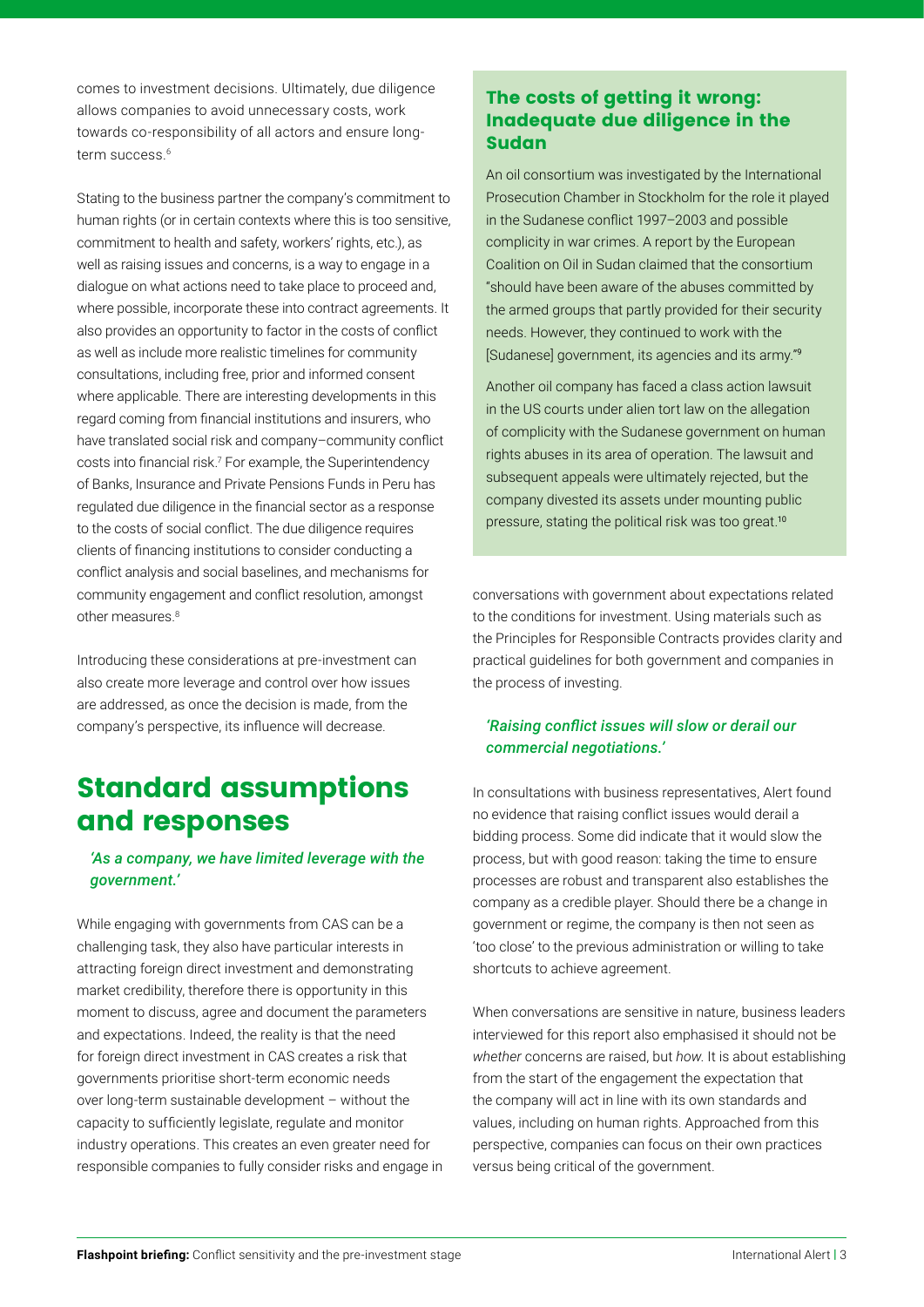#### *'It is not possible to access adequate information about conflict risks at this stage.'*

It may not be possible to undertake full on-the-ground assessments, but desktop studies and political risk indexes can help to establish where more thorough research and consideration is required; at this stage, it is possible to identify national and international experts in academia, NGOs, and consultants to engage and draw upon in order to gain this additional information. At this stage, it is also possible to map state functions, actors and instruments to facilitate effective planning and management of human rights risks and support engagement of those that may be impacted<sup>11</sup> as well as identify clashes between national and international legislation on conflict and human rights issues.

This also speaks to the relevance of leveraging other due diligence processes and collaborating where possible. For example, one financial institution worked with clients with business relationships in Bangladesh in identifying human rights gaps in initiatives developed in the wake of Rana Plaza and developing additional measures to address them. Another example comes again from the Dutch Banking Sector Agreement, in which members collectively undertake value chain analysis in high risk sectors (starting with gold, cocoa and palm oil) as a way of addressing the challenge of insufficient information. Sector Wide Impact Assessments (SWIAs), which serve as a public resource, can also play a role in providing companies with relevant information for their own due diligence.<sup>12</sup>

#### *'Investment decisions are very confidential – even within the company.'*

Even when internal company actors are not party to investment decisions, it may be possible for them to review existing internal due diligence processes. This can help identify where processes are adequate and where they can be strengthened, so that they are fit for purpose at the time of the negotiation.

Work can also be done internally to raise the profile of the importance of considering conflict and human rights at pre-investment. Exposure to this discussion, for example, through training and capacity building or consultations with high profile experts to engage with senior management, can ensure that those involved in decision-making and negotiations are able to identify and address issues. Even when there isn't a specialist in the investment team, equipping the broader team with skills can be effective.<sup>13</sup> This also speaks to the need to raise accountability to the

highest levels within the organisation so that those involved in negotiations have the mandate and authority to raise the issues.

#### *'It is the responsibility of the state, not a company, to disclose information about licensing and contracts.'*

Governments have the public responsibility to disclose contracts when there is a high human rights risk related to an investment, as is likely in CAS. However, this is not readily the case so it is in the company remit  $-$  and interest  $-$  to agree upfront how the terms will be released during the investment process.<sup>15</sup> Companies may have concerns that disclosing contractual terms puts them at a competitive disadvantage. As the costs of not disclosing usually end up being greater (loss of trust, time and resources spent dealing with complaints and concerns),<sup>16</sup> governments can even the playing field by requiring all companies to operate to the same principles. The Extractives Industry Transparency Initiative and, to a certain extent, the Dodd-Frank Act and the EU Non-Financial Reporting Directive,<sup>17</sup> also work to establish a more level playing field by requiring all companies to adhere to the same disclosure requirements.

# Key conflict issues

How pre-investment processes are managed has a bearing on whether the process exacerbates or ameliorates conflict. This is especially the case in the following circumstances:

- *When investment agreements do not adequately consider long-term sustainable development needs***.** If the state's short-term economic needs are prioritised at the expense of longer-term sustainability considerations in investment agreements, there is more risk of negative environmental, social and human rights impacts over the long term, which in turn will undermine stability and likely drive conflict. For example, in many countries with extractive industries, there is a call for economic development models that allow different sectors to co-exist and grow.
- *When legal due diligence is too narrow*. A sole focus on legal compliance with national regulatory frameworks can leave gaps. For example, a company may undertake due diligence on land titling and find the agreement in compliance with the national law, but miss the degree of community opposition deriving from historic misappropriation of land. In CAS, widening the lens beyond legal compliance increases the chances issues will be identified preinvestment so that sufficient measures can be put in place.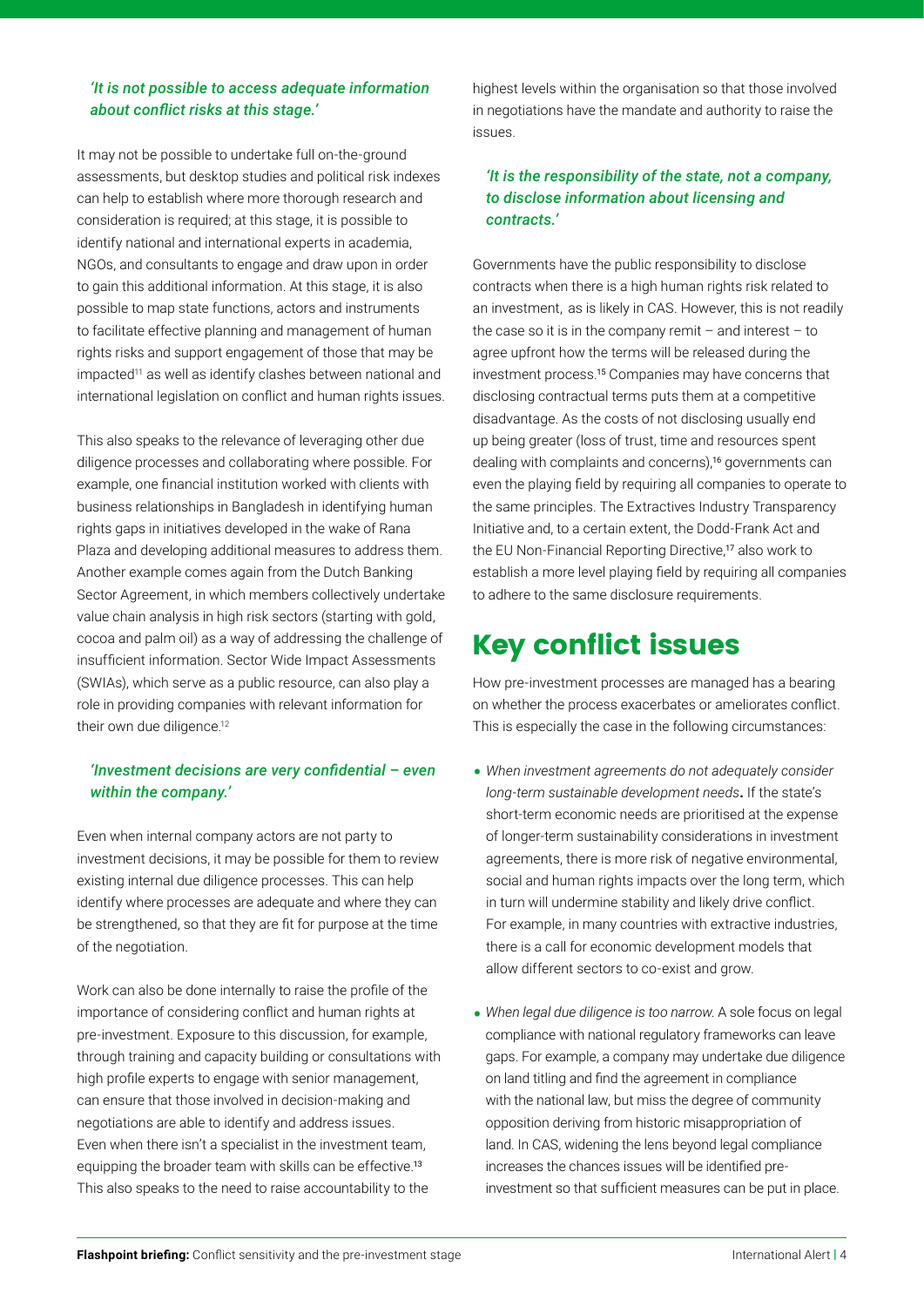- *When civil society expectations on disclosure are not met, driving tensions and distrust.* Extractives industry investors are beginning to favour contract publication in recognition that it increases trust with stakeholders, gains buy-in, and helps with expectation management.<sup>18</sup> While some information is proprietary, in practice much can be done to circumvent the problem. For example, the Principles for Responsible Investment indicate that for confidential clauses in contracts, the general subject matter can be identified along with the expected release date of information that is confidential for a time-bound period.<sup>19</sup>
- *When the state lacks the capacity to fulfil their obligations under international frameworks, for example, free, prior and informed consent.* Non-conformance, disagreement on what conformance looks like, or inability to fulfil can all drive or exacerbate conflict and lead to project delays or even the inability to proceed. In addition to identifying the obligations during pre-investment, it is important to anticipate likely issues arising from achieving consent and – in consultation with relevant parties – identify mutually acceptable approaches.

# Options and alternatives

Conflict sensitivity in pre-investment is an area of emerging practice: certainly, more research needs to be done. Alert offers some preliminary ideas and suggestions to companies, financing institutions and civil society as a basis for further consideration and discussion. Much of this is based on existing good practice for human rights and conflict sensitivity.

### Companies

- Develop tools (such as checklists) and procedures to ensure a consistent approach to identification of risks and opportunities. For example, see Alert's self-assessment tool<sup>20</sup> to quide human rights due diligence decisions and the screening tool to guide conflict-sensitive business practice.<sup>21</sup>
- Be adequately prepared and have the capacity to address conflict risks and implications during negotiations, with a clear idea of how the project's objectives, opportunities and risks relate to company responsibilities.<sup>22</sup>
- Ensure that those in the negotiating team have the skills and remit to raise considerations. This directly relates to the level at which there is accountability for issues relating to conflict within the company – if it is not at board or senior management level, then the negotiating team will not be

### The costs of getting it wrong: Inadequate community engagement

Issues over land rights and inadequate consultation during initial stages of the investment led to indigenous communities blocking the Mareña Renovables wind farm development in Mexico. Ultimately, this meant starting over and undertaking a feasibility study for an alternative site. The consultation process for this was monitored closely by one of the main financing institutions before they committed to investing in the new site, following grievances raised because of a consultancy firm undertaking such tasks without sufficient supervision of the financing institutions initially.

prepared to raise considerations at this stage. It also requires the authority and skill required to raise sensitive issues; for example, executive leaders talking to their counterparts within the government as light-touch diplomacy.

- Explore whether it is possible to consult with peacebuilding and human rights organisations before making a final investment decision, to understand risks, develop best practices, and establish dialogue. In certain circumstances, this would also include talking to human rights defenders.
- At a minimum, human rights clauses should be included in investment agreements and contracts. For example, a non-operator in a joint venture partnership should include human rights considerations in the joint operating agreement. While what is agreed on paper doesn't always reflect practice, it creates a platform for engagement at later stages, and the opportunity to take actions such as using third-party monitors or home-state diplomacy if issues arise.
- Consider what conditions can be made as a requirement for investment. For example, where workers are not allowed to organise themselves into trade unions, companies can consider whether this should be made a requirement<sup>23</sup> (while also ensuring appropriate safeguards so that this does not put them at further harm).
- Along with the state, companies have a responsibility to manage expectations of communities in relation to investments, and consult with affected communities before the contract is finalised. This requires agreeing with the state on the scope and the respective responsibilities, including methods of communications and engagement.<sup>24</sup>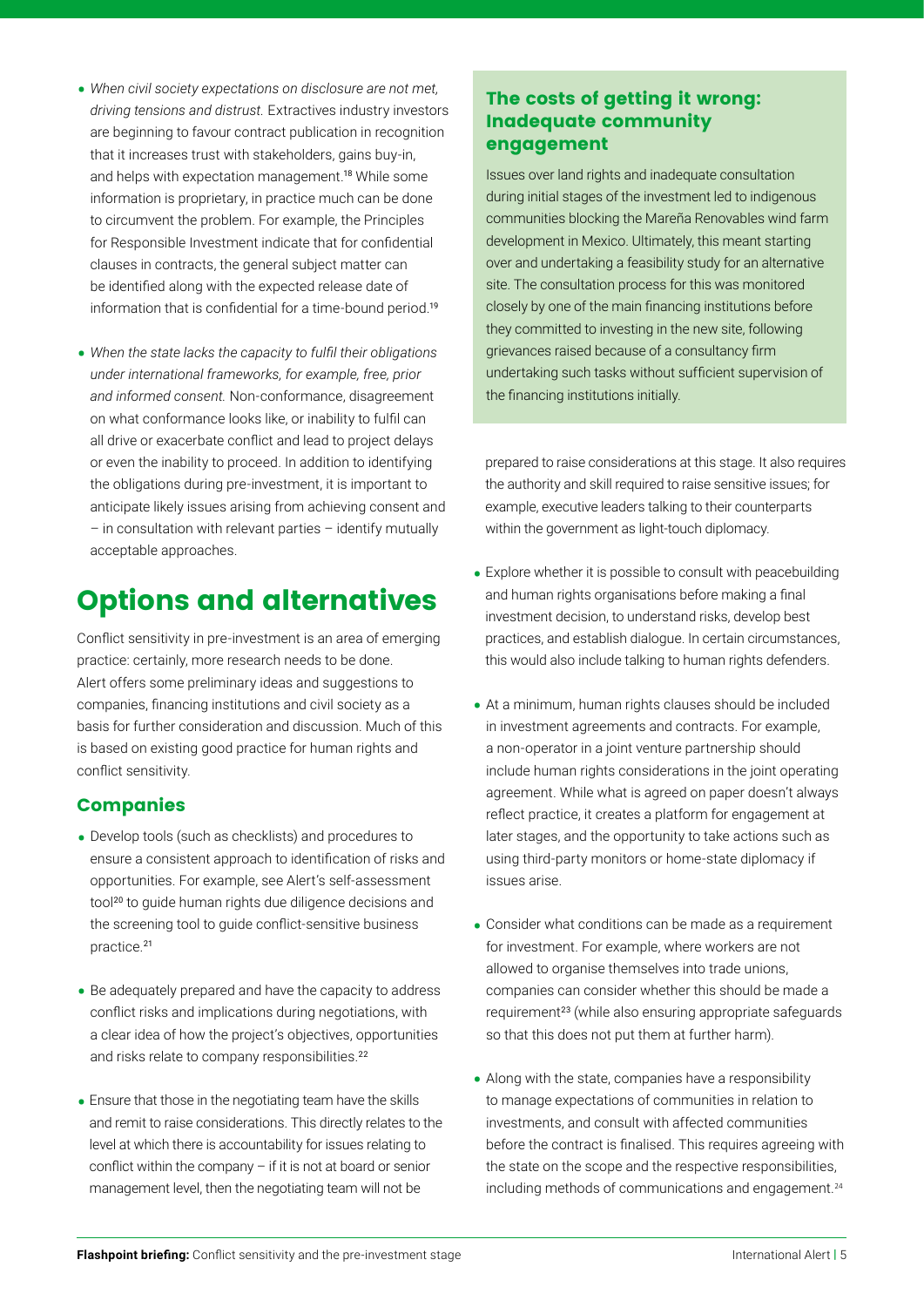In circumstances in which international humanitarian law applies, any risk of criminal or civil liabilities should be fully analysed before the final investment decision. This could create a no-go scenario from a civil society perspective. This means going beyond political risk indexes and employing sufficient legal expertise in investment decisions. It also means being prepared to act upon these findings should serious risks be uncovered, as companies have the responsibility to immediately disengage from business relationships in situations involving a broad range of gross human rights violations.<sup>25</sup>

### Civil society

There are certain aspects of the pre-investment process that fall under company–state jurisdiction, which means civil society has very little influence over the design of the company's investment strategy, or how they interact with the state. However civil society can 'influence the influencers', particularly through government and financial institution engagement.

- There is a role for civil society in helping to strengthen government's legislative and regulatory capacities. For example, recognising that a strong and functioning legislative framework and sound policy leadership was required for managing different aspects of oil in Uganda, Alert initiated a Parliamentary Forum on Oil and Gas (PFOG), a group of MPs across parties who have been engaged in a series of training, workshops and field exchanges to learn from experiences of countries that have been successful in using oil resources for development. In response to participants' requests, Alert also developed a handbook on oil and gas regulation as a reference tool for legislators to use to guide reforms.
- Civil society can contribute to investor due diligence and knowledge sharing. For example, leading Dutch NGOs participate in the Dutch Banking Sector Agreement, or academic institutions like the London School of Economics' Centre for the Study of Human Rights link international investment law and business and human rights. The next step is for these initiatives to also consider the role that conflict plays in investment and the relation with human rights.

Civil society can seek to understand and influence the investor portfolio, with targeting the financing institution an effective advocacy strategy. For example, as a response to the Dakota Access Pipeline in the US, and concerns about its lack of consultation with nearby indigenous communities and proximity to indigenous lands and sensitive riverine

environments, campaigners have run a high-profile campaign targeting the banks and pension funds providing finance and advocating for the institutions to divest.

### Financial institutions

- •International financing institutions are expected to undertake their own due diligence on investments to identify, prevent and mitigate human rights impacts (as outlined in the Organisation for Economic Cooperation and Development's Guidelines for Multinational Enterprises26 or the International Finance Corporation's Performance Standards<sup>27</sup>), as well as have remedy mechanisms (the OECD's National Contact Points and the IFC's Compliance Advisor Ombudsman) for remediation of impacts.
- International financial institutions are expected to outline the roles and responsibilities of both the investor and the state in relation to the project – including the rules for resolving any disputes that arise in relation to roles and responsibilities.<sup>28</sup>
- There is debate on whether financing institutions should be considered as causing, contributing to or linked to negative human rights impacts by their clients. A similar discussion has taken place with cases of complicity in war crimes or crimes against humanity. What is clear is that there is much investors can do to improve the human rights situation and mitigate negative impacts related to client activity. For example, one private financing institution commissioned an independent report of an oil company's activity in Virunga National Park, the Democratic Republic of Congo, as a response to growing concerns about the impact of the company on the protected World Heritage site. The report served as a tool for engagement with the company on the issue.<sup>29</sup>